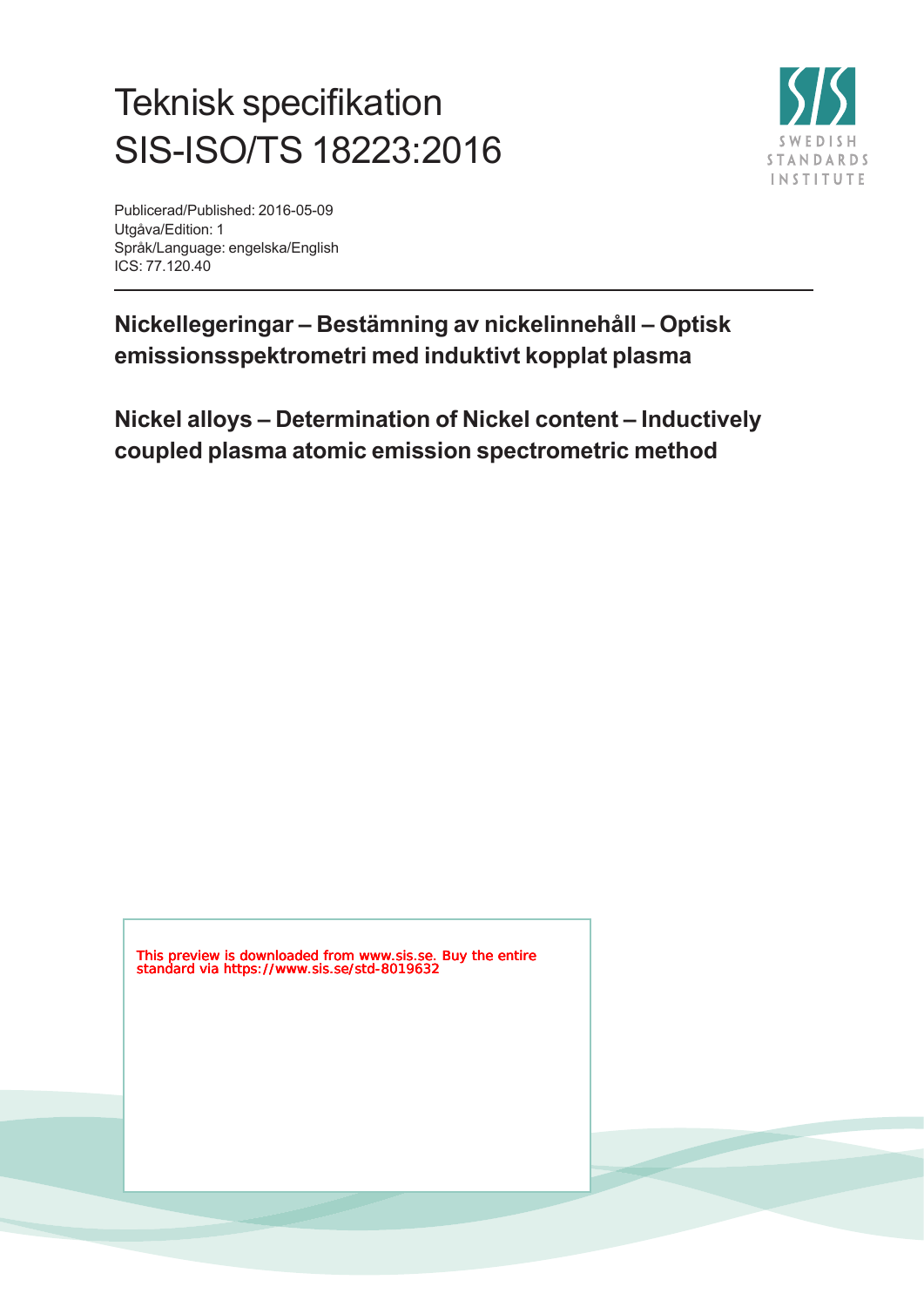## Standarder får världen att fungera

*SIS (Swedish Standards Institute) är en fristående ideell förening med medlemmar från både privat och offentlig sektor. Vi är en del av det europeiska och globala nätverk som utarbetar internationella standarder. Standarder är dokumenterad kunskap utvecklad av framstående aktörer inom industri, näringsliv och samhälle och befrämjar handel över gränser, bidrar till att processer och produkter blir säkrare samt effektiviserar din verksamhet.* 

#### **Delta och påverka**

Som medlem i SIS har du möjlighet att påverka framtida standarder inom ditt område på nationell, europeisk och global nivå. Du får samtidigt tillgång till tidig information om utvecklingen inom din bransch.

#### **Ta del av det färdiga arbetet**

Vi erbjuder våra kunder allt som rör standarder och deras tillämpning. Hos oss kan du köpa alla publikationer du behöver – allt från enskilda standarder, tekniska rapporter och standardpaket till handböcker och onlinetjänster. Genom vår webbtjänst e-nav får du tillgång till ett lättnavigerat bibliotek där alla standarder som är aktuella för ditt företag finns tillgängliga. Standarder och handböcker är källor till kunskap. Vi säljer dem.

#### **Utveckla din kompetens och lyckas bättre i ditt arbete**

Hos SIS kan du gå öppna eller företagsinterna utbildningar kring innehåll och tillämpning av standarder. Genom vår närhet till den internationella utvecklingen och ISO får du rätt kunskap i rätt tid, direkt från källan. Med vår kunskap om standarders möjligheter hjälper vi våra kunder att skapa verklig nytta och lönsamhet i sina verksamheter.

**Vill du veta mer om SIS eller hur standarder kan effektivisera din verksamhet är du välkommen in på www.sis.se eller ta kontakt med oss på tel 08-555 523 00.**

## Standards make the world go round

*SIS (Swedish Standards Institute) is an independent non-profit organisation with members from both the private and public sectors. We are part of the European and global network that draws up international standards. Standards consist of documented knowledge developed by prominent actors within the industry, business world and society. They promote cross-border trade, they help to make processes and products safer and they streamline your organisation.*

#### **Take part and have influence**

As a member of SIS you will have the possibility to participate in standardization activities on national, European and global level. The membership in SIS will give you the opportunity to influence future standards and gain access to early stage information about developments within your field.

#### **Get to know the finished work**

We offer our customers everything in connection with standards and their application. You can purchase all the publications you need from us - everything from individual standards, technical reports and standard packages through to manuals and online services. Our web service e-nav gives you access to an easy-to-navigate library where all standards that are relevant to your company are available. Standards and manuals are sources of knowledge. We sell them.

#### **Increase understanding and improve perception**

With SIS you can undergo either shared or in-house training in the content and application of standards. Thanks to our proximity to international development and ISO you receive the right knowledge at the right time, direct from the source. With our knowledge about the potential of standards, we assist our customers in creating tangible benefit and profitability in their organisations.

**If you want to know more about SIS, or how standards can streamline your organisation, please visit www.sis.se or contact us on phone +46 (0)8-555 523 00**



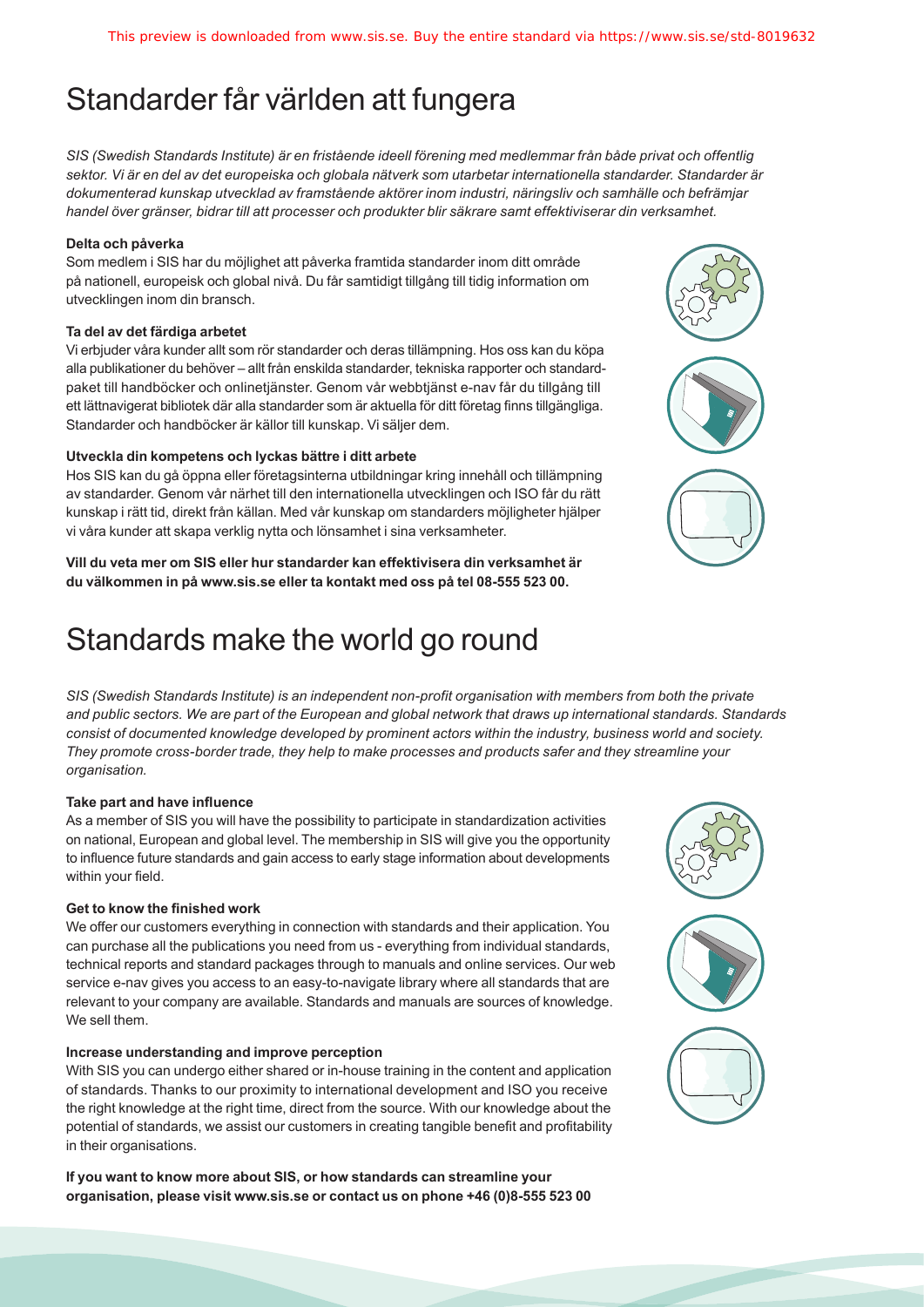Denna tekniska specifikation är inte en svensk standard. Detta dokument innehåller den engelska språkversionen av ISO/TS 18223:2016.

This Technical Specification is not a Swedish Standard. This document contains the English version of ISO/TS 18223:2016.

© Copyright/Upphovsrätten till denna produkt tillhör SIS, Swedish Standards Institute, Stockholm, Sverige. Användningen av denna produkt regleras av slutanvändarlicensen som återfinns i denna produkt, se standardens sista sidor.

© Copyright SIS, Swedish Standards Institute, Stockholm, Sweden. All rights reserved. The use of this product is governed by the end-user licence for this product. You will find the licence in the end of this document.

*Upplysningar om sakinnehållet i detta dokument lämnas av SIS, Swedish Standards Institute, telefon 08-555 520 00. Standarder kan beställas hos SIS Förlag AB som även lämnar allmänna upplysningar om nationell och internationell standard.*

*Information about the content of this document is available from the SIS, Swedish Standards Institute, telephone +46 8 555 520 00. Standards may be ordered from SIS Förlag AB, who can also provide general information about national and international standards.*

Dokumentet är framtaget av kommittén för Kemiska analysmetoder för metaller, SIS/TK 122.

Har du synpunkter på innehållet i det här dokumentet, vill du delta i ett kommande revideringsarbete eller vara med och ta fram standarder inom området? Gå in på www.sis.se - där hittar du mer information.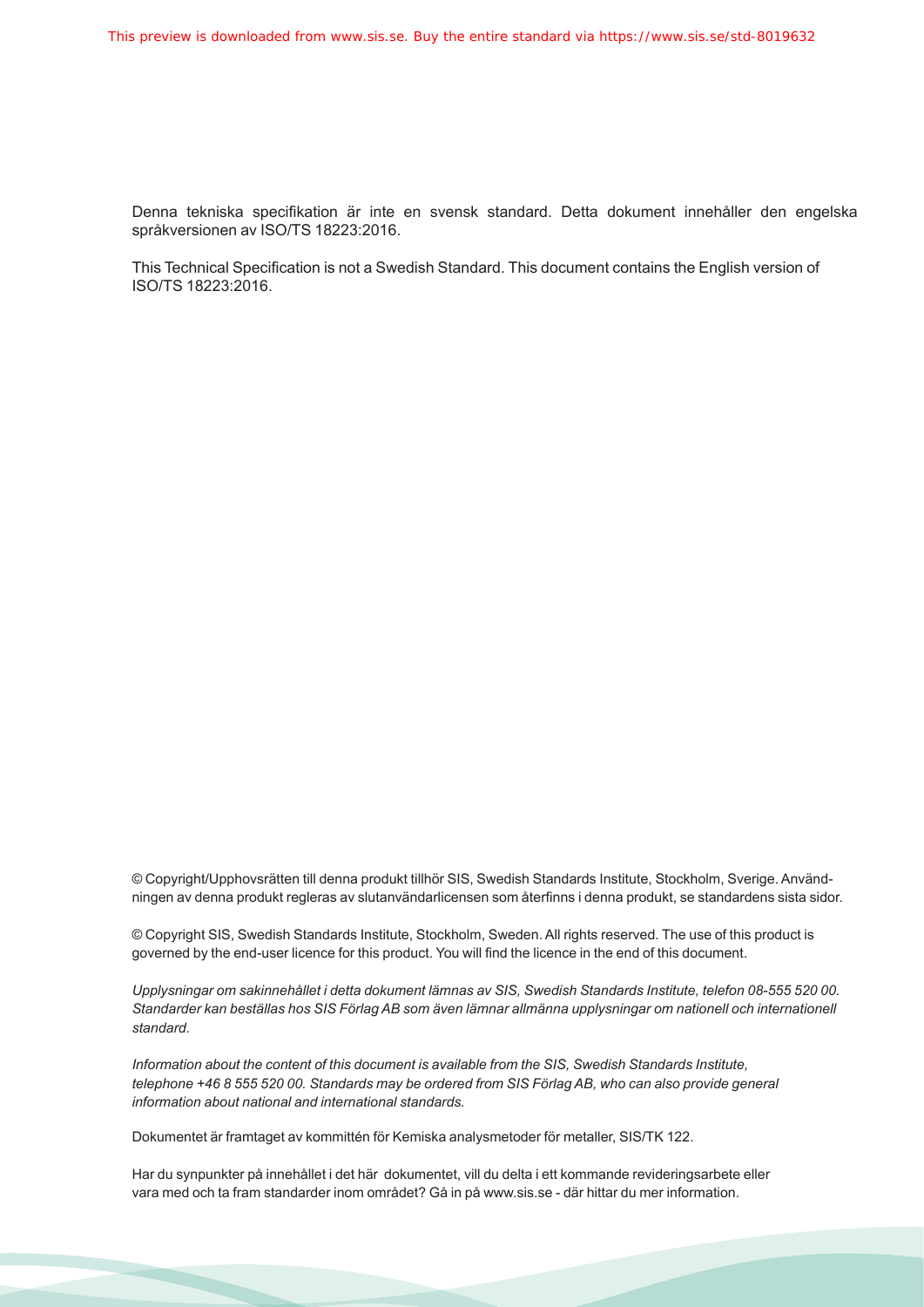This preview is downloaded from www.sis.se. Buy the entire standard via https://www.sis.se/std-8019632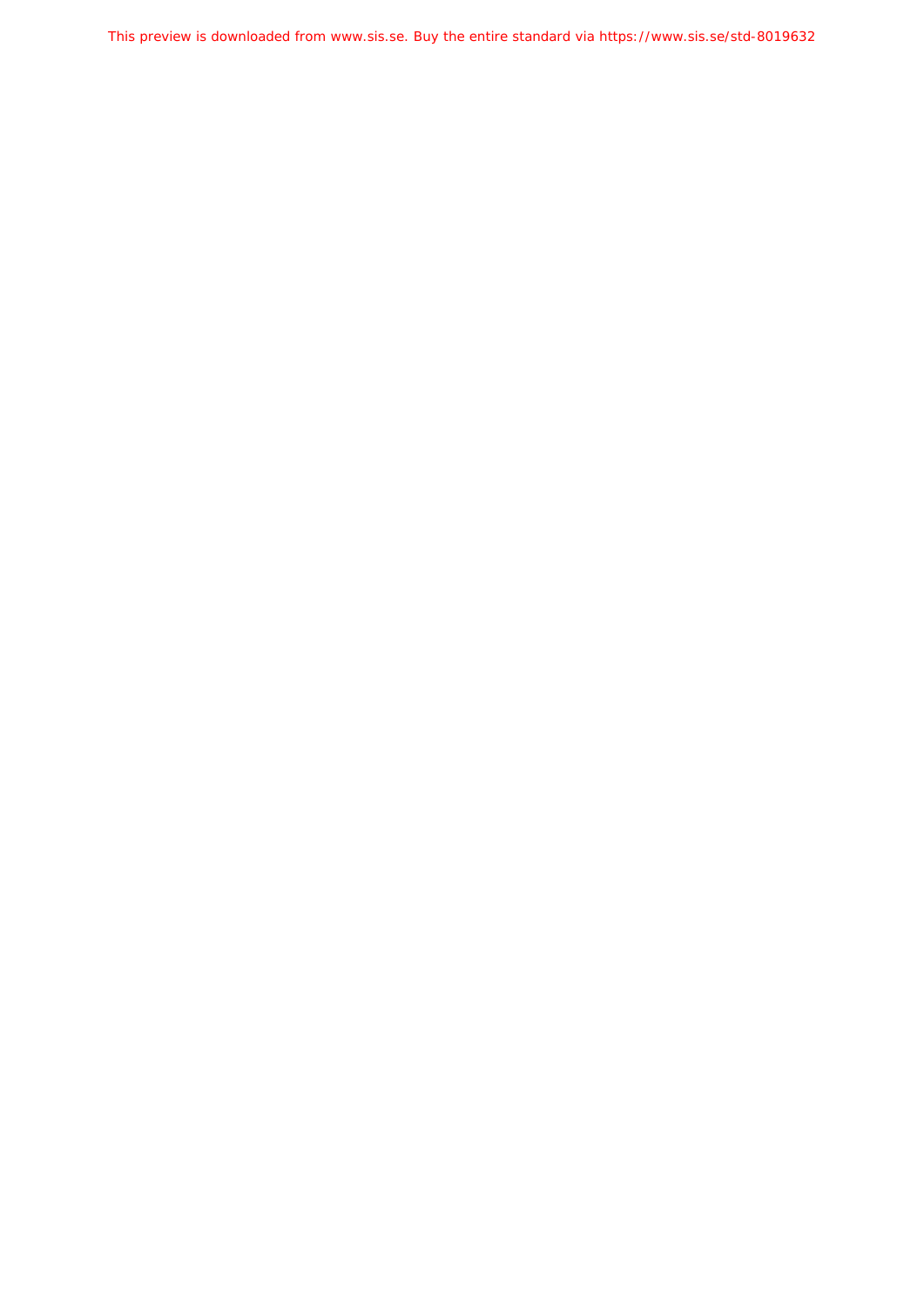## **Contents**

| $\mathbf 2$ |                                                              |                                                                                                                                                                                                                               |    |  |
|-------------|--------------------------------------------------------------|-------------------------------------------------------------------------------------------------------------------------------------------------------------------------------------------------------------------------------|----|--|
| 3           |                                                              |                                                                                                                                                                                                                               |    |  |
| 4           | Reagents <b>Example 2</b>                                    |                                                                                                                                                                                                                               |    |  |
| 5           |                                                              |                                                                                                                                                                                                                               |    |  |
| 6           | Sampling and sample preparation <b>Executive Sample 2018</b> |                                                                                                                                                                                                                               |    |  |
| 7           | 7.1<br>7.2<br>7.3<br>7.4<br>7.5<br>7.6<br>7.7                | Sample composition 2000 and 2000 and 3000 and 3000 and 3000 and 3000 and 3000 and 3000 and 3000 and 3000 and 3000 and 3000 and 3000 and 3000 and 3000 and 3000 and 3000 and 3000 and 3000 and 3000 and 3000 and 3000 and 3000 |    |  |
| 8           | 8.1<br>8.2                                                   | Precision 2008 and 2008 and 2008 and 2008 and 2008 and 2008 and 2008 and 2008 and 2008 and 2008 and 2008 and 2008 and 2008 and 2008 and 2008 and 2008 and 2008 and 2008 and 2008 and 2008 and 2008 and 2008 and 2008 and 2008 |    |  |
| 9           |                                                              |                                                                                                                                                                                                                               |    |  |
|             |                                                              | Annex A (informative) Plasma optical emission spectrometer - Suggested performance                                                                                                                                            | 11 |  |
|             |                                                              | Annex B (informative) Composition of the samples used for the validation precision test13                                                                                                                                     |    |  |
|             |                                                              | Bibliography <u>Electron 25</u>                                                                                                                                                                                               |    |  |

Page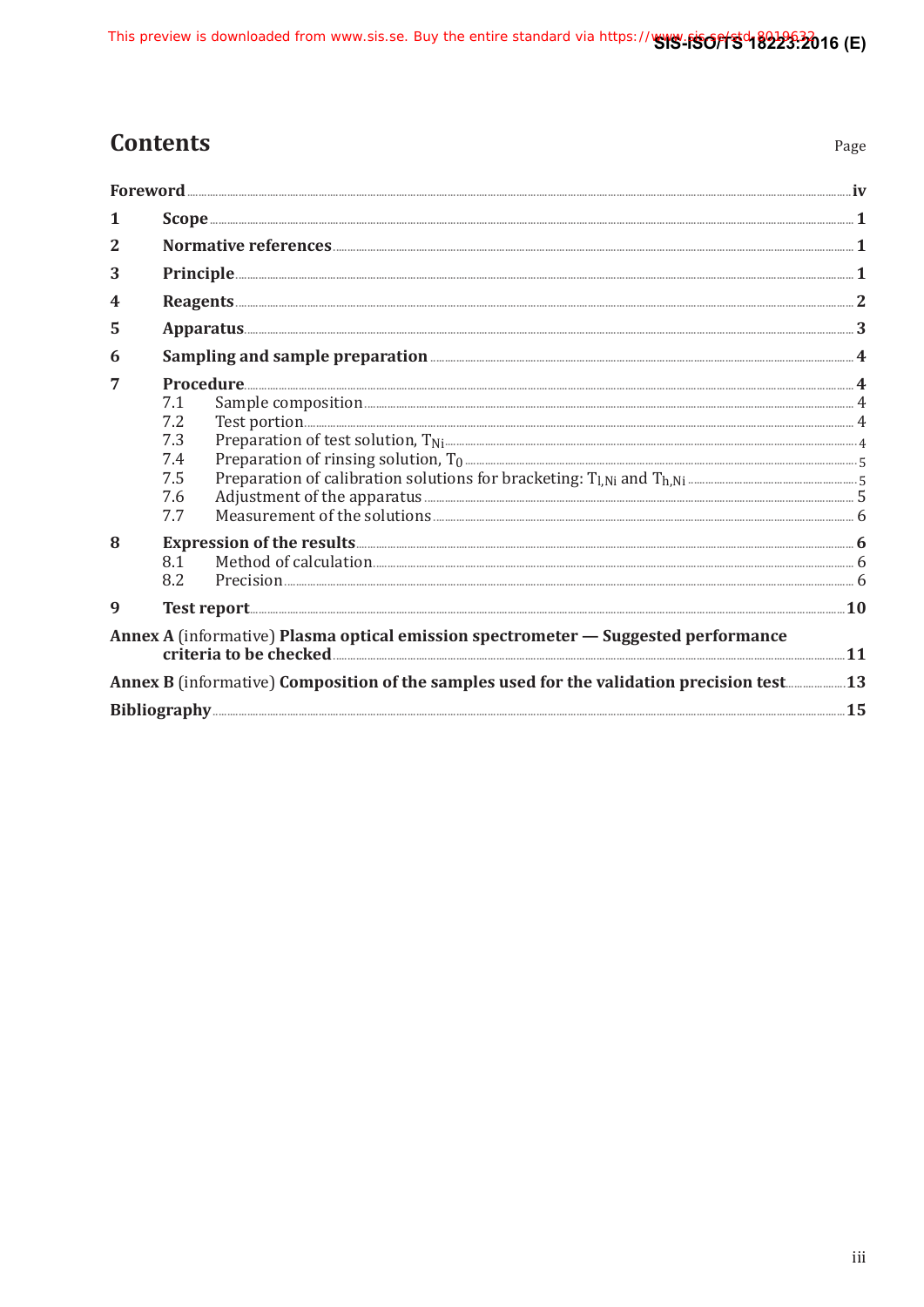### <span id="page-5-0"></span>**Foreword**

ISO (the International Organization for Standardization) is a worldwide federation of national standards bodies (ISO member bodies). The work of preparing International Standards is normally carried out through ISO technical committees. Each member body interested in a subject for which a technical committee has been established has the right to be represented on that committee. International organizations, governmental and non-governmental, in liaison with ISO, also take part in the work. ISO collaborates closely with the International Electrotechnical Commission (IEC) on all matters of electrotechnical standardization.

The procedures used to develop this document and those intended for its further maintenance are described in the ISO/IEC Directives, Part 1. In particular the different approval criteria needed for the different types of ISO documents should be noted. This document was drafted in accordance with the editorial rules of the ISO/IEC Directives, Part 2 (see [www.iso.org/directives\)](http://www.iso.org/directives).

Attention is drawn to the possibility that some of the elements of this document may be the subject of patent rights. ISO shall not be held responsible for identifying any or all such patent rights. Details of any patent rights identified during the development of the document will be in the Introduction and/or on the ISO list of patent declarations received (see [www.iso.org/patents](http://www.iso.org/patents)).

Any trade name used in this document is information given for the convenience of users and does not constitute an endorsement.

For an explanation on the meaning of ISO specific terms and expressions related to conformity assessment, as well as information about ISO's adherence to the WTO principles in the Technical Barriers to Trade (TBT) see the following URL: [Foreword - Supplementary information](http://www.iso.org/iso/home/standards_development/resources-for-technical-work/foreword.htm)

The committee responsible for this document is ISO/TC 155, *Nickel and nickel alloys*.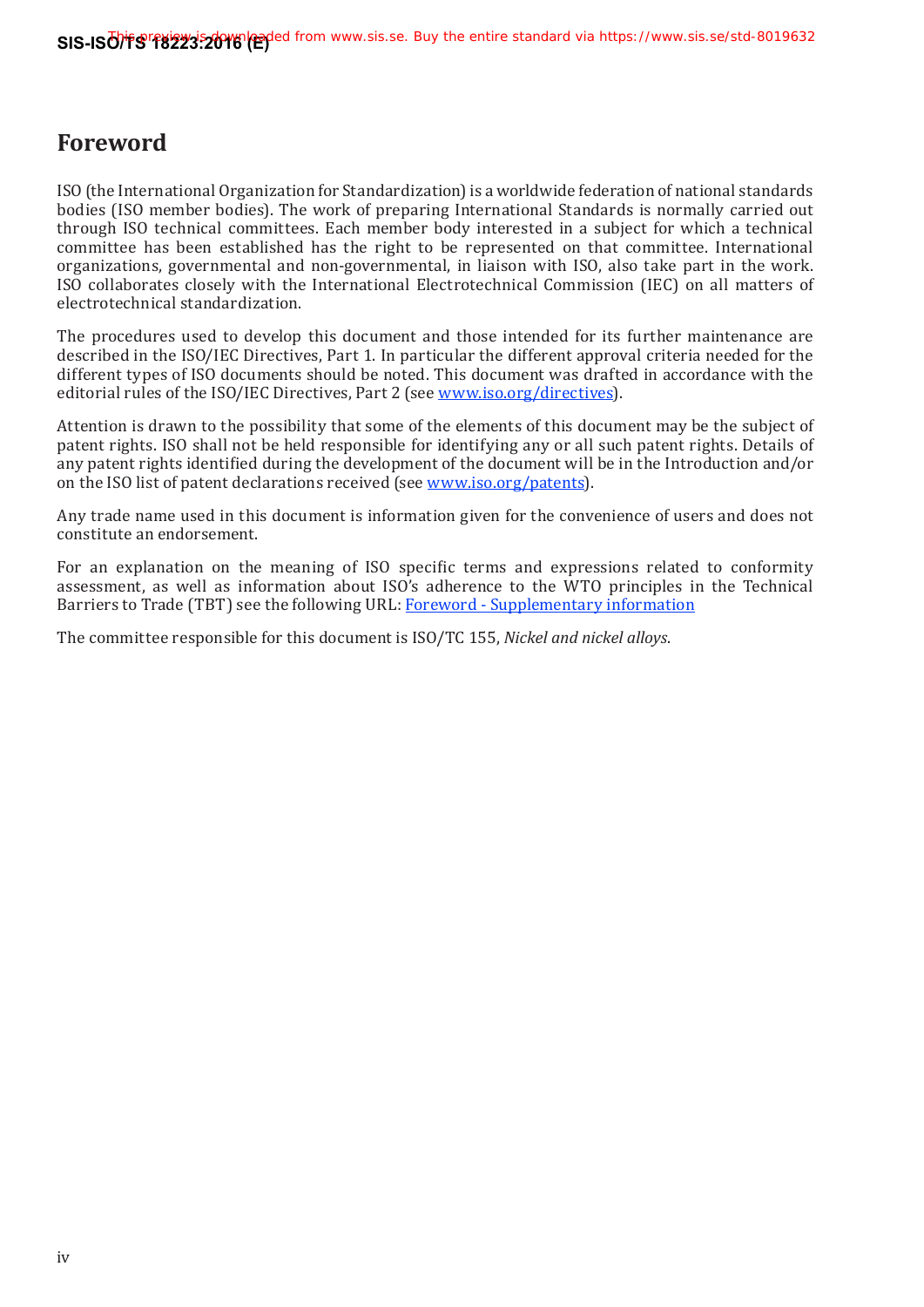### <span id="page-6-0"></span>**Nickel alloys — Determination of Nickel content — Inductively coupled plasma atomic emission spectrometric method**

#### **1 Scope**

This Technical Specification describes an inductively coupled plasma atomic emission spectrometric method for the determination of nickel content (mass fraction) between 20,0 % and 80,0 % in nickel alloys.

Besides alloys where nickel is the main component regarding its content level, this method may also apply to alloys in which nickel has a content as high as several other elements (Fe, Cr, Co,…) and in which the "main element" cannot be specified.

#### **2 Normative references**

The following documents, in whole or in part, are normatively referenced in this document and are indispensable for its application. For dated references, only the edition cited applies. For undated references, the latest edition of the referenced document (including any amendments) applies.

ISO 648, *Laboratory glassware — Single-volume pipettes*

ISO 1042, *Laboratory glassware — One-mark volumetric flasks*

ISO 3696, *Water for analytical laboratory use — Specification and test methods*

#### **3 Principle**

Dissolution of a test portion in a mixture of hydrofluoric, hydrochloric, nitric and phosphoric acid, and fuming after addition of perchloric acid.

If necessary, addition of extra hydrofluoric acid and, if desired, addition of an internal reference element (scandium recommended).

Dilution of the test solution to a known volume. Nebulisation of this solution into an inductively coupled plasma atomic emission spectrometer and measurement of the intensity of the emitted light (including, where appropriate, that of the internal reference element).

The method uses a calibration based on a very close matrix matching of the calibration solutions to the sample composition and a bracketing of the mass fractions between ±2 % of the approximate content of nickel in the sample to be analysed.

The content of all elements in the sample has, therefore, to be approximately known. If the composition is not known, the sample shall be analysed by some semi quantitative method.

The advantage with this procedure is that all possible matrix interferences will be minimized which will result in a higher trueness. This is important for spectral interferences which can be severe in very highly alloyed matrixes. All possible interferences shall be kept at a minimum level. Therefore, it is essential that the spectrometer used meets the performance criteria recommended for the selected analytical lines.

The wavelengths reported in [Table](#page-7-1) 1 have been investigated and the strongest possible interferences are given. If other wavelengths are used, they shall be carefully checked. The wavelength for the internal reference element should be selected carefully. The use of scandium at 363,07 nm is recommended. This line is interference-free for the elements and contents generally found in nickel alloys.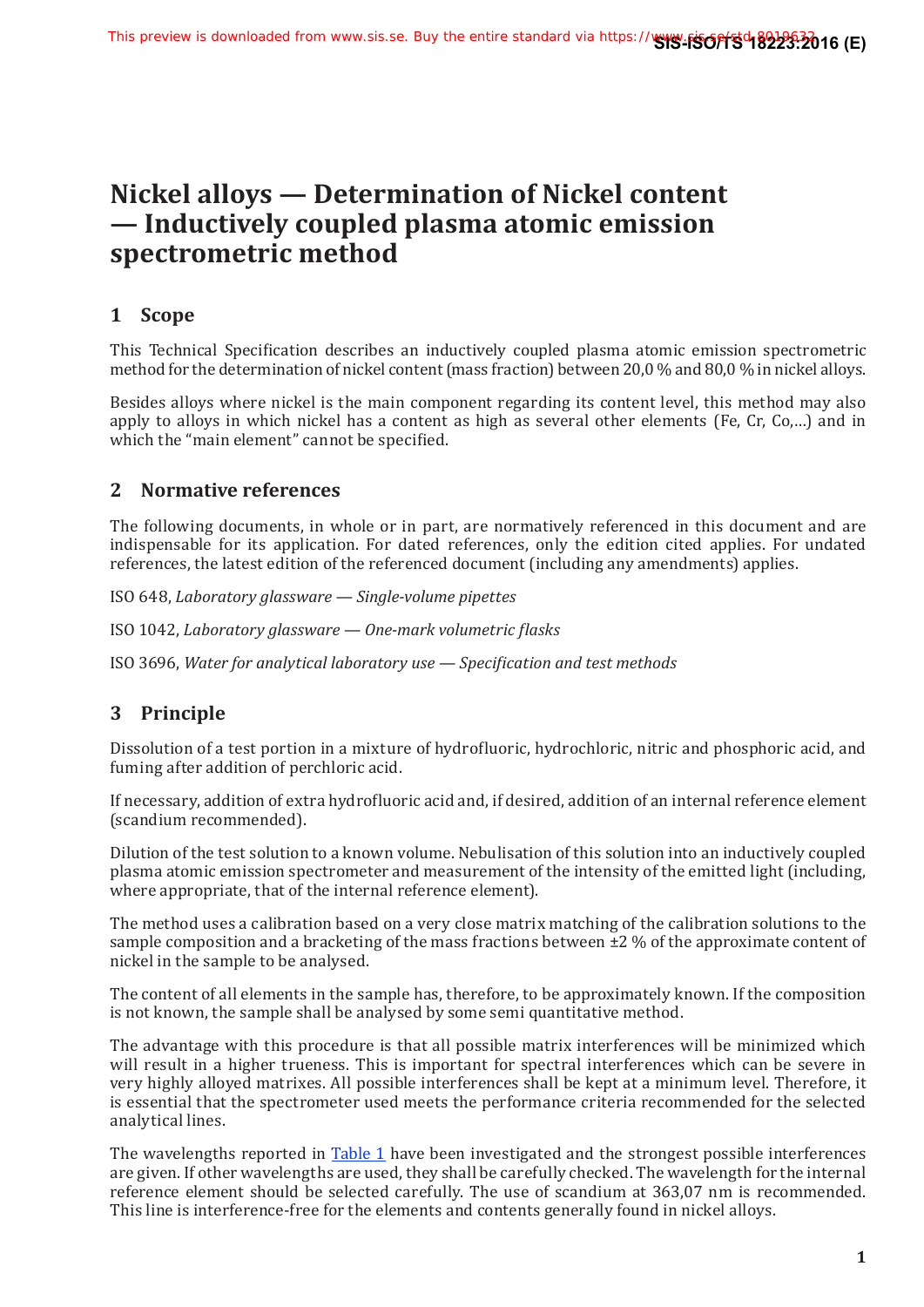<span id="page-7-0"></span>

| <b>Element</b> | Wavelengths, nm | <b>Interferences</b> |
|----------------|-----------------|----------------------|
|                | 231,604         | Co, Mo               |
|                | 230,299         |                      |
|                | 222,486         | Co                   |
|                | 222,295         | V, Co                |
| Nickel         | 217,514         |                      |
|                | 227,877         |                      |
|                | 239,452         |                      |
|                | 221,647         | Co                   |
|                | 227,021         |                      |

#### <span id="page-7-1"></span>**Table 1 — Examples of wavelengths for Nickel**

#### **4 Reagents**

During the analysis, use only reagents of recognized analytical grade and only "grade 2" water as specified in ISO 3696, or water of equivalent purity.

The same reagents should be used for the preparation of calibration solutions and of sample solutions.

<span id="page-7-3"></span>**4.1 Hydrofluoric acid**, **HF**, 40 % (m/m), *ρ* = 1,14 g/ml, or 50 % (m/m), *ρ* = 1,17 g/ml.

**WARNING — Hydrofluoric acid is extremely irritating and corrosive for the skin and the mucous membranes producing severe skin burns which are slow to heal. In the case of contact with skin, wash well with water, apply a topical gel containing 2,5 % (mass fraction) calcium gluconate, and seek immediate medical treatment.**

- <span id="page-7-4"></span>**4.2 Hydrochloric acid**, **HCl**, *ρ* = 1,19 g/ml.
- <span id="page-7-2"></span>**4.3 Nitric acid,**  $HNO_3$ **,**  $\rho = 1.40$  **g/ml.**
- <span id="page-7-5"></span>**4.4 Phosphoric acid**, **H3PO4**, *ρ* = 1,70 g/ml.
- <span id="page-7-6"></span>**4.5 Perchloric acid**, **HClO4**, 60 % (m/m) *ρ* = 1,54 g/ml or 70 % (m/m), *ρ* = 1,67 g/ml.

**WARNING — Perchloric acid vapour may cause explosion in the presence of ammonia, nitrous fume, or organic matter, in general. All evaporation shall be carried out by using fume hoods specifically designed for perchloric acid evaporations.**

#### <span id="page-7-7"></span>**4.6 Internal reference element solution**, **100 mg/l**.

Choose a suitable element to be added as internal reference and prepare a 100 mg/l solution.

- NOTE 1 Commercially available standard solutions can be used for this purpose.
- NOTE 2 Scandium was used during the precision test of this method.

#### <span id="page-7-8"></span>**4.7 Nickel standard solution, 10 g/l**.

Weigh 5 g  $\pm$  0,001 g of high purity nickel [min 99,9 % (m/m)], transfer it to a beaker and dissolve in 50 ml of water and 100 ml of nitric acid [\(4.3](#page-7-2)). Cover with a watch glass and heat gently until the nickel is completely dissolved. Cool and transfer quantitatively into a 500 ml one-mark volumetric flask. Dilute to the mark with water and mix.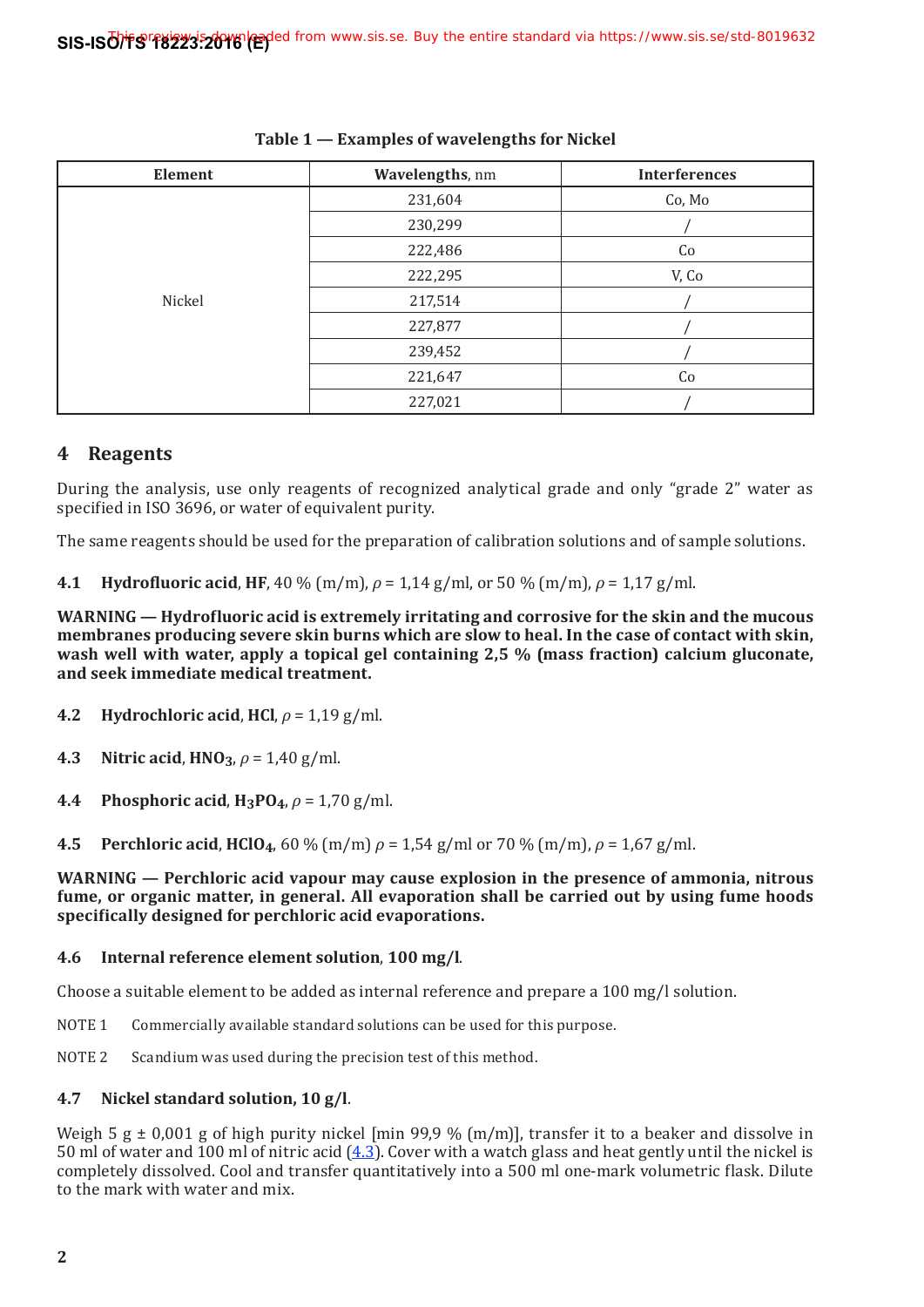<span id="page-8-0"></span>1 ml of this solution contains 10 mg of nickel.

NOTE Commercially available standard solutions are not allowed.

#### <span id="page-8-4"></span>**4.8 Nickel standard solution, 5 g/l**.

Weigh 5 g  $\pm$  0,001 g of high purity nickel [min 99,9 % (m/m)], transfer it to a beaker, and dissolve in 50 ml of water and 100 ml of nitric acid [\(4.3](#page-7-2)). Cover with a watch glass and heat gently until the nickel is completely dissolved. Cool and transfer quantitatively into a 1 000 ml one-mark volumetric flask. Dilute to the mark with water and mix.

1 ml of this solution contains 5 mg of nickel.

NOTE Commercially available standard solutions are not allowed.

#### <span id="page-8-5"></span>**4.9 Standard solutions of matrix elements**.

Prepare standard solutions for each element whose content (mass fraction) is higher than 1 % in the sample. Use pure metals or chemical substances with nickel content (mass fraction) less than 100 μg/g.

#### **5 Apparatus**

All volumetric glassware shall be class A and calibrated in accordance with ISO 648 or ISO 1042, as appropriate.

#### <span id="page-8-2"></span>**5.1 Polytetrafluoroethylene (PTFE) beakers or Perfluoroalkyoxy-polymer (PFA) beakers with a graphite base**.

<span id="page-8-3"></span>**5.2 Polypropylene or polyethylene volumetric flasks**, of capacity 250 ml, calibrated according to ISO 1042.

#### <span id="page-8-1"></span>**5.3 Optical emission spectrometer, equipped with inductively coupled plasma**.

This shall be equipped with a nebulisation system resistant to hydrofluoric acid. The instrument used will be satisfactory if, after adjustment according to [7.6](#page-10-1), it meets the performance criteria given in [5.3.](#page-8-1)

The spectrometer can be either a simultaneous or a sequential one. If a sequential spectrometer can be equipped with an extra device or simultaneous measurement of the internal reference element line, it can be used with the internal reference method. If the sequential spectrometer is not equipped with this device, an internal reference cannot be used and an alternative technique without an internal reference element shall be used.

#### **5.3.1 Practical resolution of a sequential spectrometer**.

Calculate the bandwidth (full width at half maximum), according to  $A.1$ , for the line used, including that for the internal reference element. The bandwidth shall be less than 0,030 nm.

#### **5.3.2 Short-term stability**.

Calculate the standard deviation of 10 measurements of the absolute intensity or intensity ratio corresponding to nickel and to the internal reference element, by using the most concentrated calibration solution for nickel, according to A.2. The relative standard deviation should not exceed 0,2 %.

NOTE Short-term stability values from 0,12 % to <0,8 % were obtained during the precision test of this method.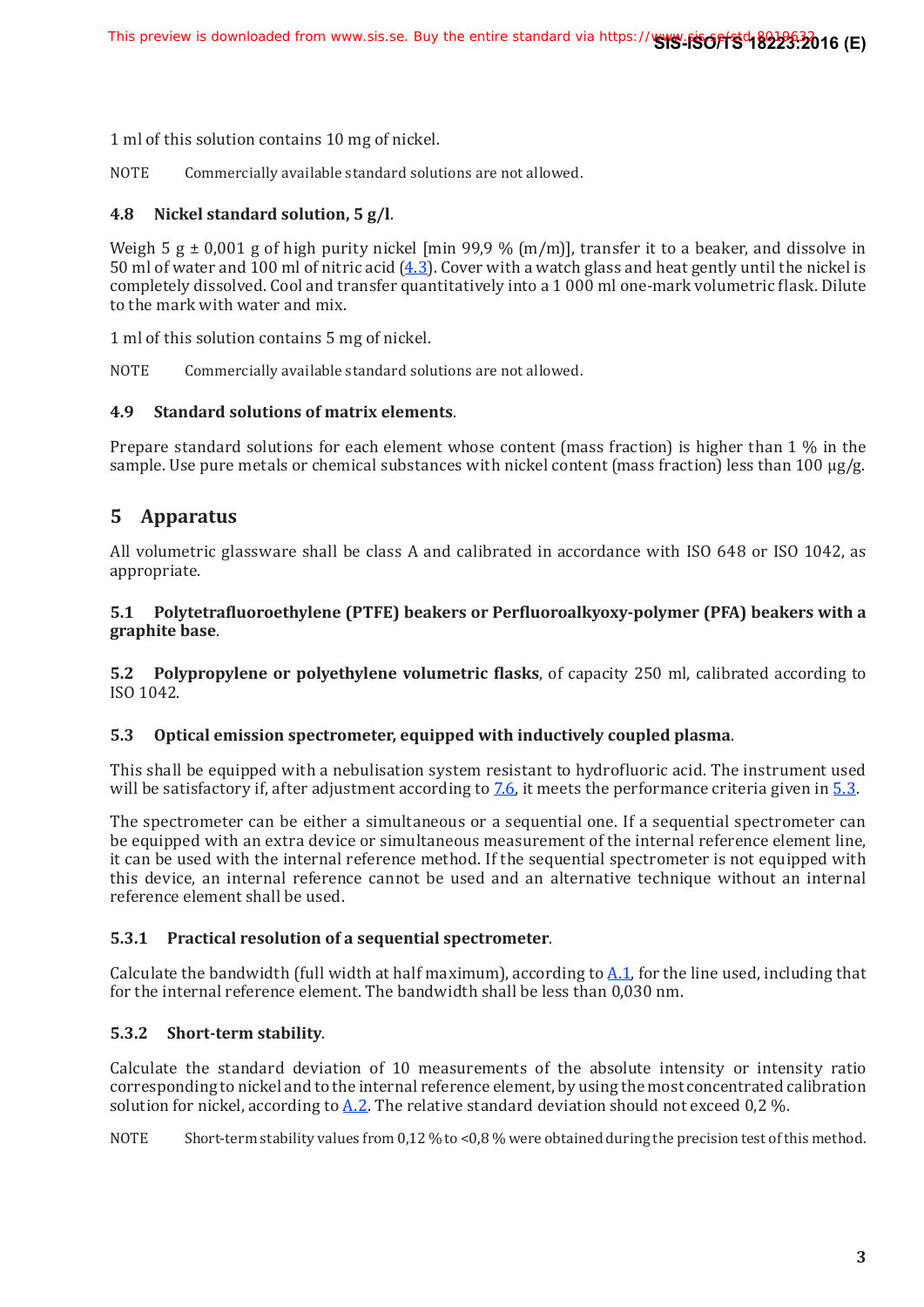#### <span id="page-9-0"></span>**5.3.3 Background equivalent concentration**.

Calculate the background equivalent concentration (BEC) according to  $A.3$ , for the analytical line, using a solution containing only the analyte (nickel). Maximum BEC values should be less than 0,4 mg/l.

NOTE Background equivalent concentration values between 0,045 mg/l and 0,30 mg/l were obtained during the precision test program.

#### **6 Sampling and sample preparation**

Sampling and sample preparation shall be carried out by normal agreed procedures.

The laboratory sample is normally in the form of millings or drillings and no further mechanical preparation is necessary.

The laboratory sample shall be cleaned by washing with pure acetone and drying in air.

If brazed alloy tools are used in the preparation of the laboratory sample, then the sample shall be further cleaned by pickling in 15 % (m/m) nitric acid for a few minutes. It shall then be washed several times with distilled water, followed by washing in acetone and drying in air.

#### **7 Procedure**

#### **7.1 Sample composition**

The approximate chemical composition of each sample (nickel content and all other matrix elements which content is above 1 %) shall be known preliminarily.

#### <span id="page-9-1"></span>**7.2 Test portion**

Weigh, to the nearest 0,001 g, 0,25 g of the test sample.

#### **7.3** Preparation of test solution,  $T_{\text{Ni}}$

A PTFE or PFA beaker  $(5.1)$  should be used when using HF  $(4.1)$  $(4.1)$ .

**7.3.1** Transfer the test portion [\(7.2\)](#page-9-1) into a 250 ml PTFE or PFA beaker with a graphite base ([5.1](#page-8-2)).

**7.3.2** Add 5 ml HF  $(4.1)$  $(4.1)$  $(4.1)$ , 30 ml HCl  $(4.2)$  $(4.2)$  $(4.2)$ , and 3 ml HNO<sub>3</sub>  $(4.3)$  $(4.3)$  and allow the sample to dissolve overnight at room temperature. Add 2,5 ml  $H_3PO_4$  ([4.4](#page-7-5)). If necessary, heat gently to complete dissolution. Add 7,5 ml HClO<sub>4</sub>  $(4.5)$  and heat until the perchloric acid starts to fume. Continue fuming for two to three minutes.

NOTE 1 Other HF and HCl volumes can be used, depending on the composition of the sample.

NOTE 2 5 ml H<sub>3</sub>PO<sub>4</sub> [\(4.4\)](#page-7-5) and 5 ml HClO<sub>4</sub> [\(4.5\)](#page-7-6) can also be used, instead of 2.5 ml H<sub>3</sub>PO<sub>4</sub> [\(4.4](#page-7-5)) and 7.5 ml HClO<sub>4</sub> [\(4.5\)](#page-7-6).

<span id="page-9-2"></span>**7.3.3** Cool the solution and add 10 ml of water to dissolve the salts. Some residues may remain undissolved. In this case, add 2 ml of HF  $(4.1)$  $(4.1)$  $(4.1)$  and heat gently in a water bath until the residues dissolve completely.

**7.3.4** Cool the solution to room temperature and transfer it quantitatively into a 250 ml polypropylene or polyethylene volumetric flask labelled  $T_{Ni}$ . If internal reference element  $(4.6)$  $(4.6)$  $(4.6)$  is used, add 10 ml of this internal standard.